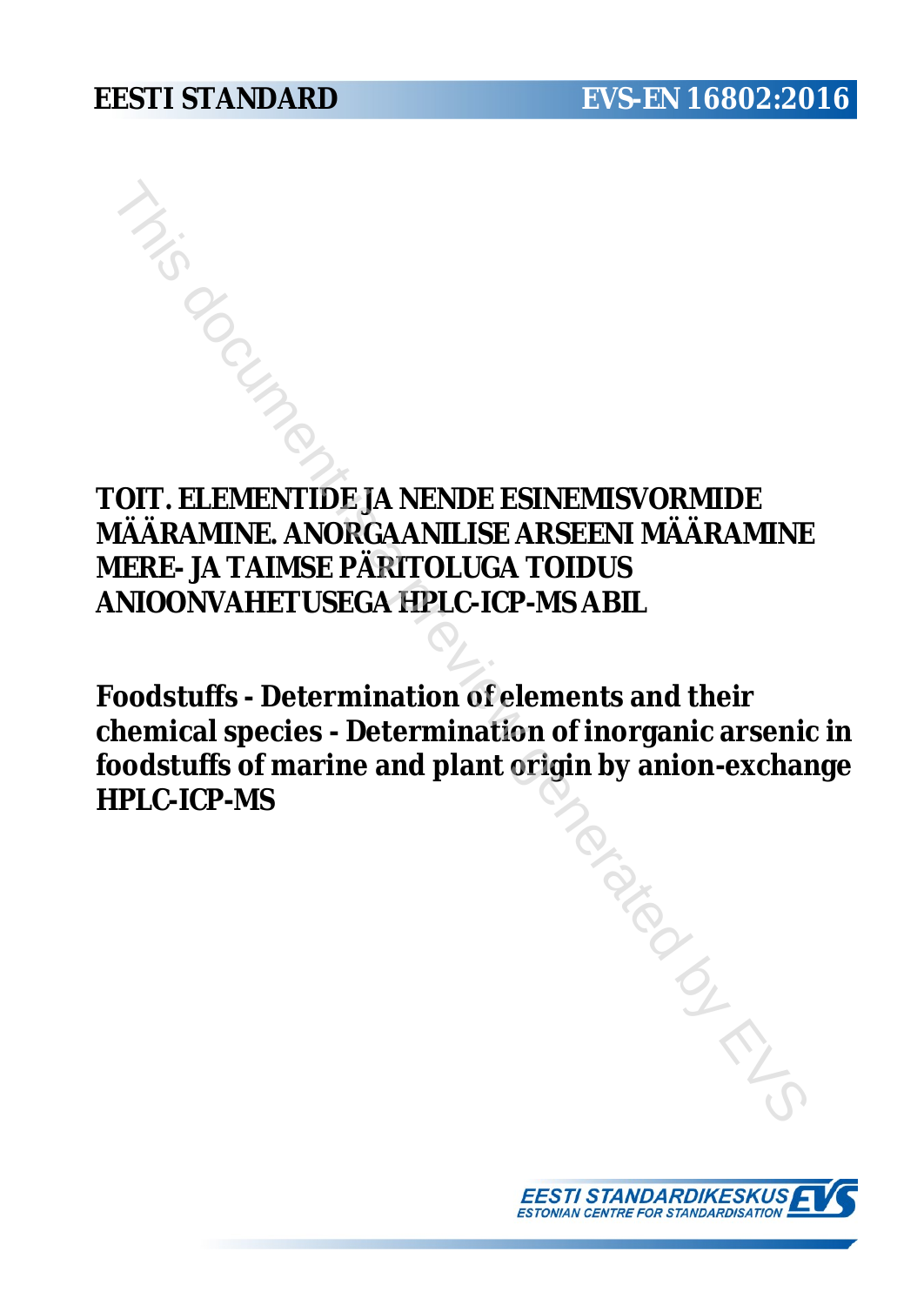# **EESTI STANDARDI EESSÕNA NATIONAL FOREWORD**

|                                                                                                                                                                                                              | See Eesti standard EVS-EN 16802:2016 sisaldab This Estonian<br>teksti.                                                                                                                                                 | standard<br>EVS-EN<br>16802:2016<br>Euroopa standardi EN 16802:2016 ingliskeelset consists of the English text of the European<br>standard EN 16802:2016. |  |  |
|--------------------------------------------------------------------------------------------------------------------------------------------------------------------------------------------------------------|------------------------------------------------------------------------------------------------------------------------------------------------------------------------------------------------------------------------|-----------------------------------------------------------------------------------------------------------------------------------------------------------|--|--|
|                                                                                                                                                                                                              | sellekohase<br>Standard<br>on jõustunud<br>avaldamisega EVS Teatajas                                                                                                                                                   | teate This standard has been endorsed<br>with a<br>notification published in the official bulletin of the<br>Estonian Centre for Standardisation.         |  |  |
|                                                                                                                                                                                                              | Euroopa standardimisorganisatsioonid on teinud  <br>Euroopa<br>standardi<br>rahvuslikele<br>liikmetele<br>kättesaadavaks 30.03.2016.                                                                                   | Date of Availability of the European standard is<br>30.03.2016.                                                                                           |  |  |
|                                                                                                                                                                                                              | Standard<br>kättesaadav<br>Eesti<br>on<br>Standardikeskusest.                                                                                                                                                          | The standard is available from the Estonian Centre<br>for Standardisation.                                                                                |  |  |
| Tagasisidet standardi sisu kohta on võimalik edastada, kasutades EVS-i veebilehel asuvat tagasiside<br>vormi või saates e-kirja meiliaadressile standardiosakond@evs.ee.<br>ICS 67.050, 67.060, 67.120.30    |                                                                                                                                                                                                                        |                                                                                                                                                           |  |  |
|                                                                                                                                                                                                              |                                                                                                                                                                                                                        |                                                                                                                                                           |  |  |
| Standardite reprodutseerimise ja levitamise õigus kuulub Eesti Standardikeskusele                                                                                                                            |                                                                                                                                                                                                                        |                                                                                                                                                           |  |  |
| Andmete paljundamine, taastekitamine, kopeerimine, salvestamine elektroonsesse süsteemi või edastamine ükskõik millises<br>vormis või millisel teel ilma Eesti Standardikeskuse kirjaliku loata on keelatud. |                                                                                                                                                                                                                        |                                                                                                                                                           |  |  |
|                                                                                                                                                                                                              | kui Teil on küsimusi standardite autorikaitse kohta, võtke palun ühendust Eesti Standardikeskusega:<br>Aru 10, 10317 Tallinn, Eesti; koduleht www.evs.ee; telefon 605 5050; e-post info@evs.ee                         |                                                                                                                                                           |  |  |
|                                                                                                                                                                                                              | The right to reproduce and distribute standards belongs to the Estonian Centre for Standardisation                                                                                                                     |                                                                                                                                                           |  |  |
|                                                                                                                                                                                                              | No part of this publication may be reproduced or utilized in any form or by any means, electronic or mechanical, including<br>ohotocopying, without a written permission from the Estonian Centre for Standardisation. |                                                                                                                                                           |  |  |
|                                                                                                                                                                                                              | If you have any questions about copyright, please contact Estonian Centre for Standardisation:                                                                                                                         |                                                                                                                                                           |  |  |
|                                                                                                                                                                                                              |                                                                                                                                                                                                                        |                                                                                                                                                           |  |  |

### ICS 67.050, 67.060, 67.120.30

Aru 10, 10317 Tallinn, Estonia; homepage [www.evs.ee](http://www.evs.ee/); phone +372 605 5050; e-mail info@evs.ee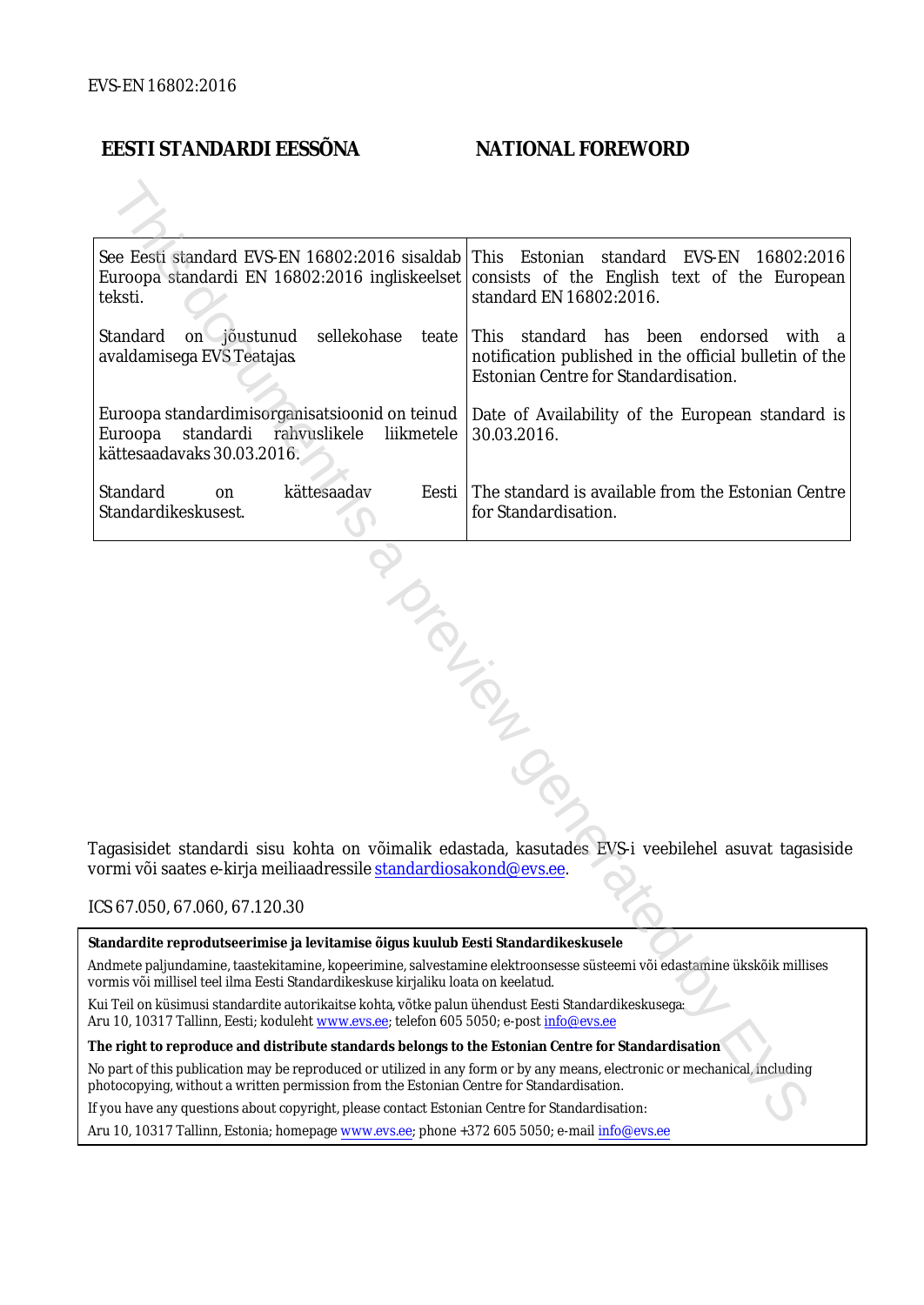# EUROPEAN STANDARD NORME EUROPÉENNE EUROPÄISCHE NORM

# **EN 16802**

March 2016

ICS 67.050; 67.060; 67.120.30

English Version

# Foodstuffs - Determination of elements and their chemical species - Determination of inorganic arsenic in foodstuffs of marine and plant origin by anion-exchange HPLC-ICP-MS This document is a present in the contribution of elements and their chemical<br>response to the control of the control of the control of the control of the control of the control of the control of the control of the control

Produits alimentaires - Détermination des éléments et de leurs espèces chimiques - Détermination de la teneur en arsenic inorganique dans les produits alimentaires d'origines marine et végétale, par CLHP avec échange d'anions et spectrométrie de masse à plasma induit par haute fréquence (ICP-SM)

 Lebensmittel - Bestimmung von Elementen und ihren Verbindungen - Bestimmung von anorganischem Arsen in Lebensmitteln marinen Ursprungs und pflanzlichen Lebensmitteln mit Anionenaustausch-HPLC-ICP-MS

This European Standard was approved by CEN on 8 February 2016.

CEN members are bound to comply with the CEN/CENELEC Internal Regulations which stipulate the conditions for giving this European Standard the status of a national standard without any alteration. Up-to-date lists and bibliographical references concerning such national standards may be obtained on application to the CEN-CENELEC Management Centre or to any CEN member.

This European Standard exists in three official versions (English, French, German). A version in any other language made by translation under the responsibility of a CEN member into its own language and notified to the CEN-CENELEC Management Centre has the same status as the official versions.

CEN members are the national standards bodies of Austria, Belgium, Bulgaria, Croatia, Cyprus, Czech Republic, Denmark, Estonia, Finland, Former Yugoslav Republic of Macedonia, France, Germany, Greece, Hungary, Iceland, Ireland, Italy, Latvia, Lithuania, Luxembourg, Malta, Netherlands, Norway, Poland, Portugal, Romania, Slovakia, Slovenia, Spain, Sweden, Switzerland, Turkey and United Kingdom.



EUROPEAN COMMITTEE FOR STANDARDIZATION COMITÉ EUROPÉEN DE NORMALISATION EUROPÄISCHES KOMITEE FÜR NORMUNG

### **CEN-CENELEC Management Centre: Avenue Marnix 17, B-1000 Brussels**

Ref. No. EN 16802:2016 E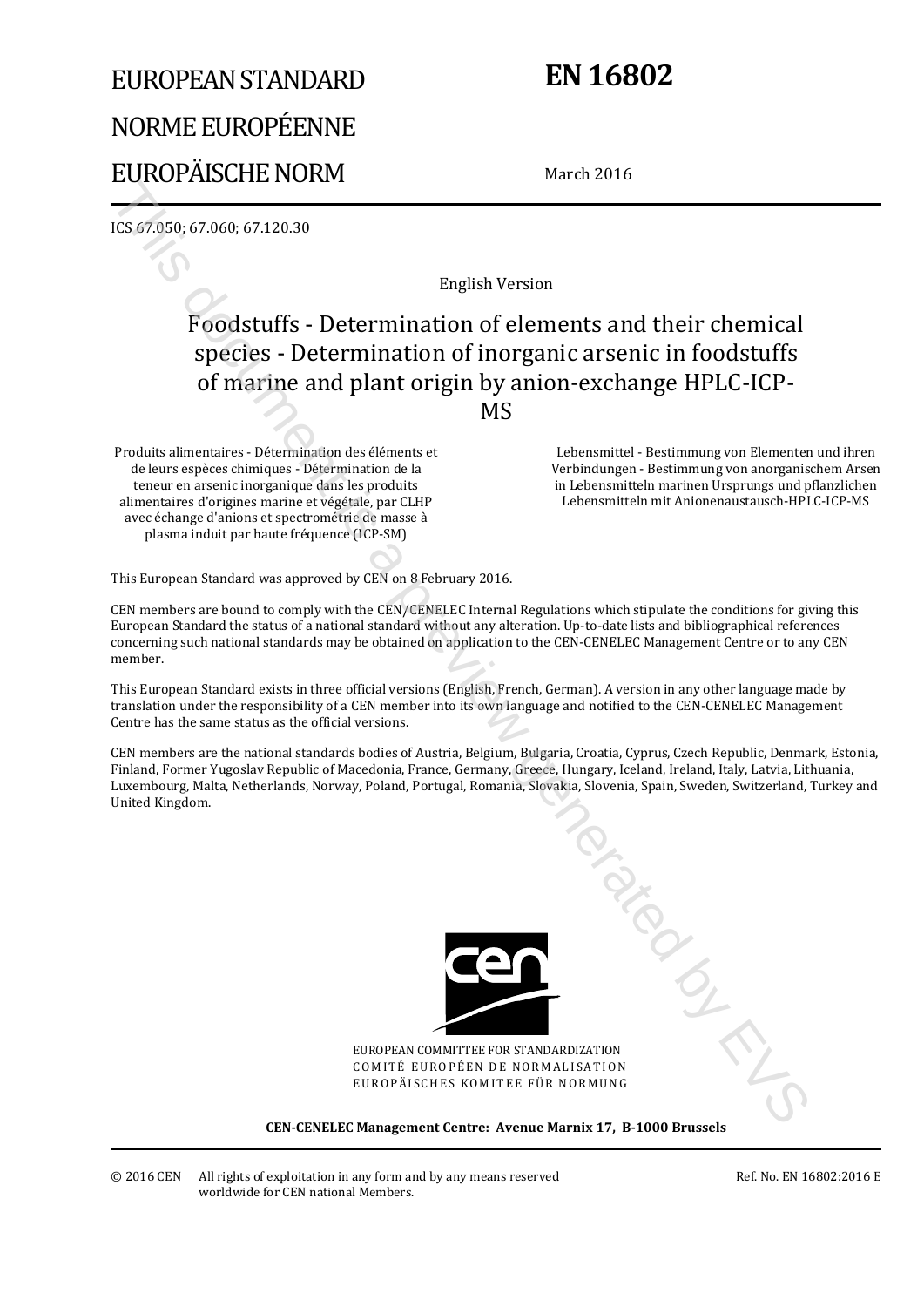# Contents

| $\mathbf{1}$     |                                                                                     |  |  |  |
|------------------|-------------------------------------------------------------------------------------|--|--|--|
| $\mathbf{2}$     |                                                                                     |  |  |  |
| 3                |                                                                                     |  |  |  |
| $\boldsymbol{4}$ |                                                                                     |  |  |  |
| 5                |                                                                                     |  |  |  |
| 6<br>6.1         |                                                                                     |  |  |  |
| 6.2              |                                                                                     |  |  |  |
| 6.3<br>6.3.1     |                                                                                     |  |  |  |
| 6.3.2            |                                                                                     |  |  |  |
| 6.3.3            |                                                                                     |  |  |  |
| 6.3.4            |                                                                                     |  |  |  |
| 6.3.5<br>6.4     |                                                                                     |  |  |  |
|                  |                                                                                     |  |  |  |
| 7<br>7.1         |                                                                                     |  |  |  |
| 7.2              |                                                                                     |  |  |  |
| 7.3              |                                                                                     |  |  |  |
| 8                |                                                                                     |  |  |  |
| 8.1              |                                                                                     |  |  |  |
| 8.2              |                                                                                     |  |  |  |
| 8.3              |                                                                                     |  |  |  |
| 9                |                                                                                     |  |  |  |
|                  |                                                                                     |  |  |  |
|                  | Annex B (informative) Supplementary information about chromatographic conditions 12 |  |  |  |
|                  |                                                                                     |  |  |  |
|                  |                                                                                     |  |  |  |
|                  |                                                                                     |  |  |  |
|                  |                                                                                     |  |  |  |
|                  |                                                                                     |  |  |  |
|                  |                                                                                     |  |  |  |
|                  |                                                                                     |  |  |  |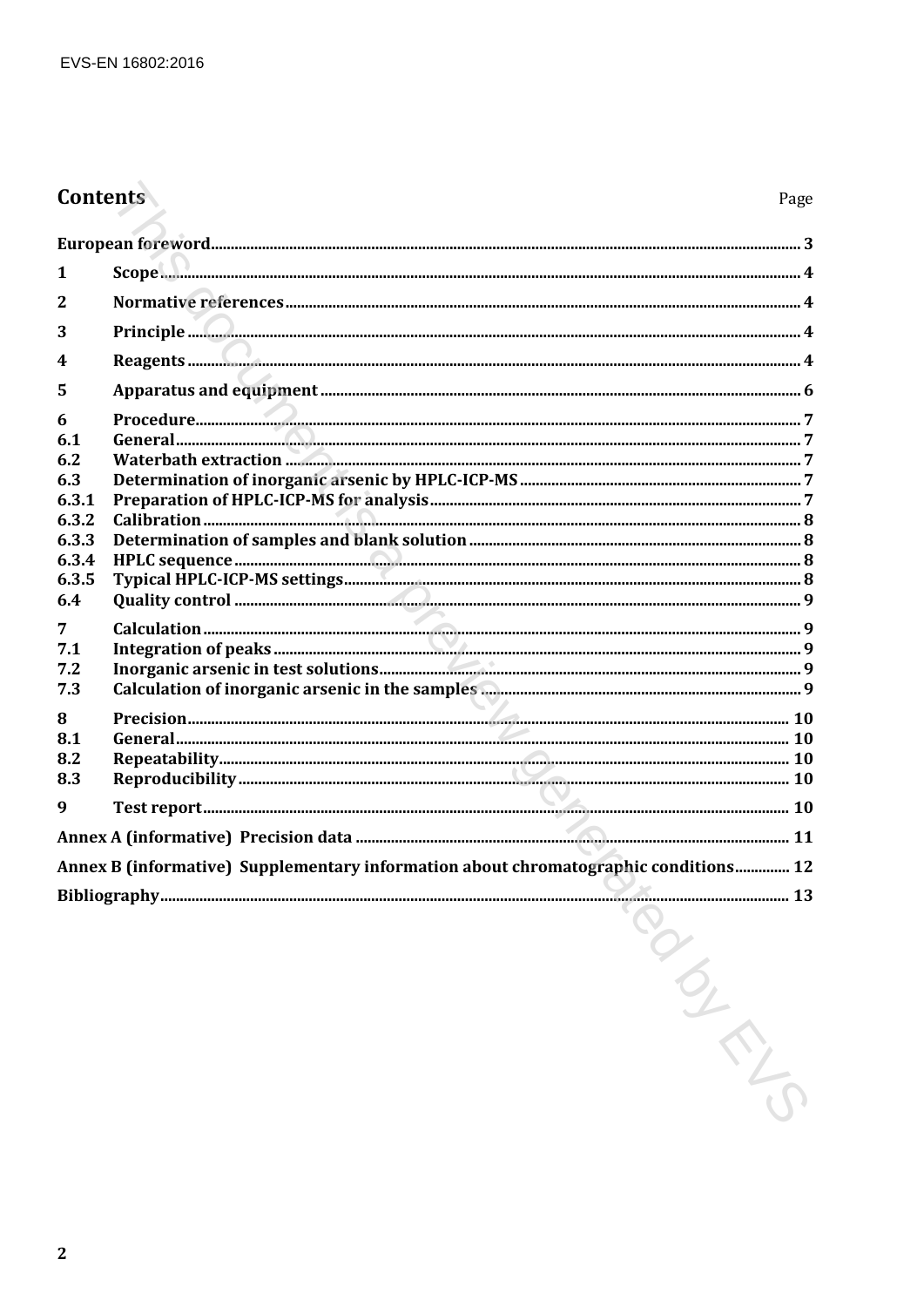# **European foreword**

This document (EN 16802:2016) has been prepared by Technical Committee CEN/TC 275 "Food analysis - Horizontal methods", the secretariat of which is held by DIN.

This European Standard shall be given the status of a national standard, either by publication of an identical text or by endorsement, at the latest by September 2016, and conflicting national standards shall be withdrawn at the latest by September 2016.

Attention is drawn to the possibility that some of the elements of this document may be the subject of patent rights. CEN [and/or CENELEC] shall not be held responsible for identifying any or all such patent rights.

This document has been prepared under mandate M 422 given to CEN by the European Commission and the European Free Trade Association.

According to the CEN/CENELEC Internal Regulations, the national standards organizations of the following countries are bound to implement this European Standard: Austria, Belgium, Bulgaria, Croatia, Cyprus, Czech Republic, Denmark, Estonia, Finland, Former Yugoslav Republic of Macedonia, France, Germany, Greece, Hungary, Iceland, Ireland, Italy, Latvia, Lithuania, Luxembourg, Malta, Netherlands, Norway, Poland, Portugal, Romania, Slovakia, Slovenia, Spain, Sweden, Switzerland, Turkey and the United Kingdom.

The Review of the Contract of the Contract of the Contract of the Contract of the Contract of the Contract of Contract of Contract of Contract of Contract of Contract of Contract of Contract of Contract of Contract of Cont